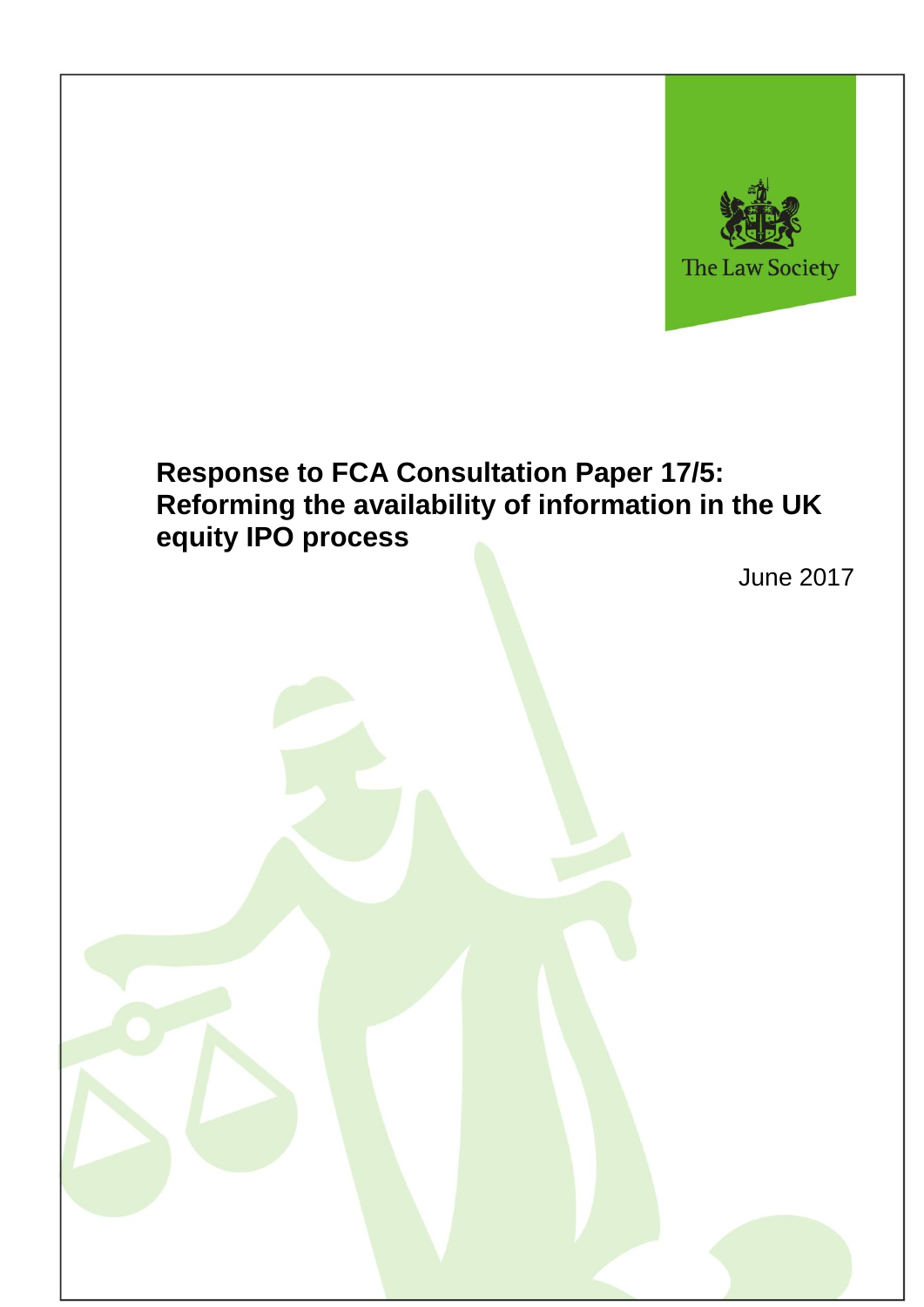We set out our responses to the specific questions raised in CP 17/5 below:

**1** *Are you aware of any other conduct risks associated with the production of connected research? If so, please describe them.* No.

#### **2** *Do you agree that connected research should continue to play a role in the UK IPO process?*

Yes. Research coverage and the role that connected analysts play is positive for the market in that connected research, which is typically produced by an analyst with experience in the relevant sector, provides commentary on the issuer from a broader, market perspective. The result is better quality information being available overall. We do not believe that it would be helpful to prohibit connected research.

**3** *Do you agree that simultaneous publication of an approved prospectus or registration document and connected research does not adequately address level playing field issues for unconnected analysts and still leaves connected research excessively prominent in initial price discovery?*

We express no view on this.

**4** *Do you agree that, if unconnected analysts were to be provided with access the issuer's management only at a later stage than connected analysts, there should be a mandatory seven-day period of separation before any connected research could be released?*

We express no view on this.

**5** *Do you agree that this proposed policy measure would effectively advance our objectives of enhancing market integrity, protecting investors and promoting effective competition? If not, how should it be amended? Please explain how your alternative suggestion would advance our objectives.*

We express no view on this.

### **6** *Do you agree with the proposed rules set out in Appendix 1? If not, how should they be amended?*

**6.1** *Definition of unconnected analysts*: The definition of "unconnected analyst" does not take account of the fact that the research function of a syndicate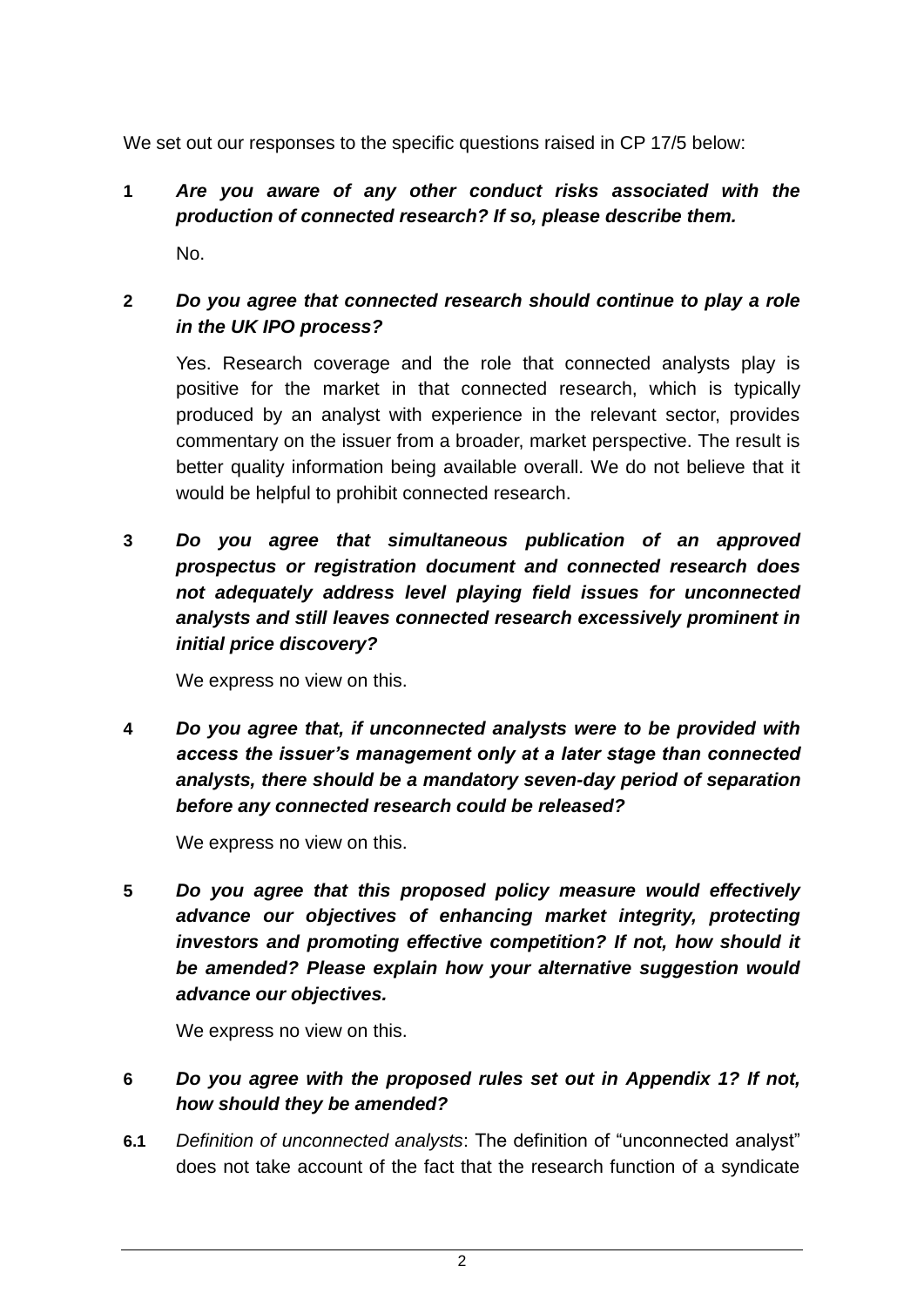bank may be established in a different legal entity from the underwriting function. The definition should be redrafted as follows:

"an "unconnected analyst" means a person other than the *firm* or any *affiliated companies* of the *firm*, or their respective staff:

- (a) who does not provide or work for a person who, directly or through *affiliated companies* provide, the service of underwriting or placing of the same relevant securities to the same *issuer* client; and
- (b) whose business or occupation may reasonably be expected to involve the production of research."
- **6.2** *Scope:* It would be helpful for the FCA to clarify the scope of the relevant provisions to ensure that they do not inadvertently catch research written outside of the deal context (for example, credit research)*.*
- **6.3** *Assessment of the potential range of unconnected analysts:* Proposed COBS Rule 11A.1.4BR(4) includes a requirement on banks to undertake: *"an assessment of the potential range of unconnected analysts" for each transaction which would lead to "a reasonable prospect of enabling potential investors to undertake a better informed assessment of the present or future value of the relevant securities based on a more diverse set of substantiated opinions"*. We note that the requirement is placed on the investment banks who form part of the syndicate. We would expect issuers and their advisers to have an interest in the selection of unconnected analysts. See further our comments under Question 9 below. The burden that the current language imposes on investment banks is very high. We do not believe that underwriters should be responsible for determining the type of communication that would allow unconnected analysts to form a "substantiated opinion" on the IPO. In addition, we do not believe that the underwriters should be responsible for determining the number and character of unconnected analysts such that there is a "reasonable prospect" that "potential investors can undertake a better informed assessment of the present or future value…" of the IPO. We believe that the underwriters should be required to act in good faith in making these determinations but should not be subject to the highest standard set out in the draft rules.
- **6.4** *Unconnected analysts – terms of access*: Proposed COBS Rule 11A.1.4CR provides that any opportunity given to unconnected analysts to participate in the process must be given on "reasonable terms." It is not sufficiently clear what "reasonable terms" means, as the provisions of proposed 11A.1.4D only apply to geographical restrictions. To ensure clarity while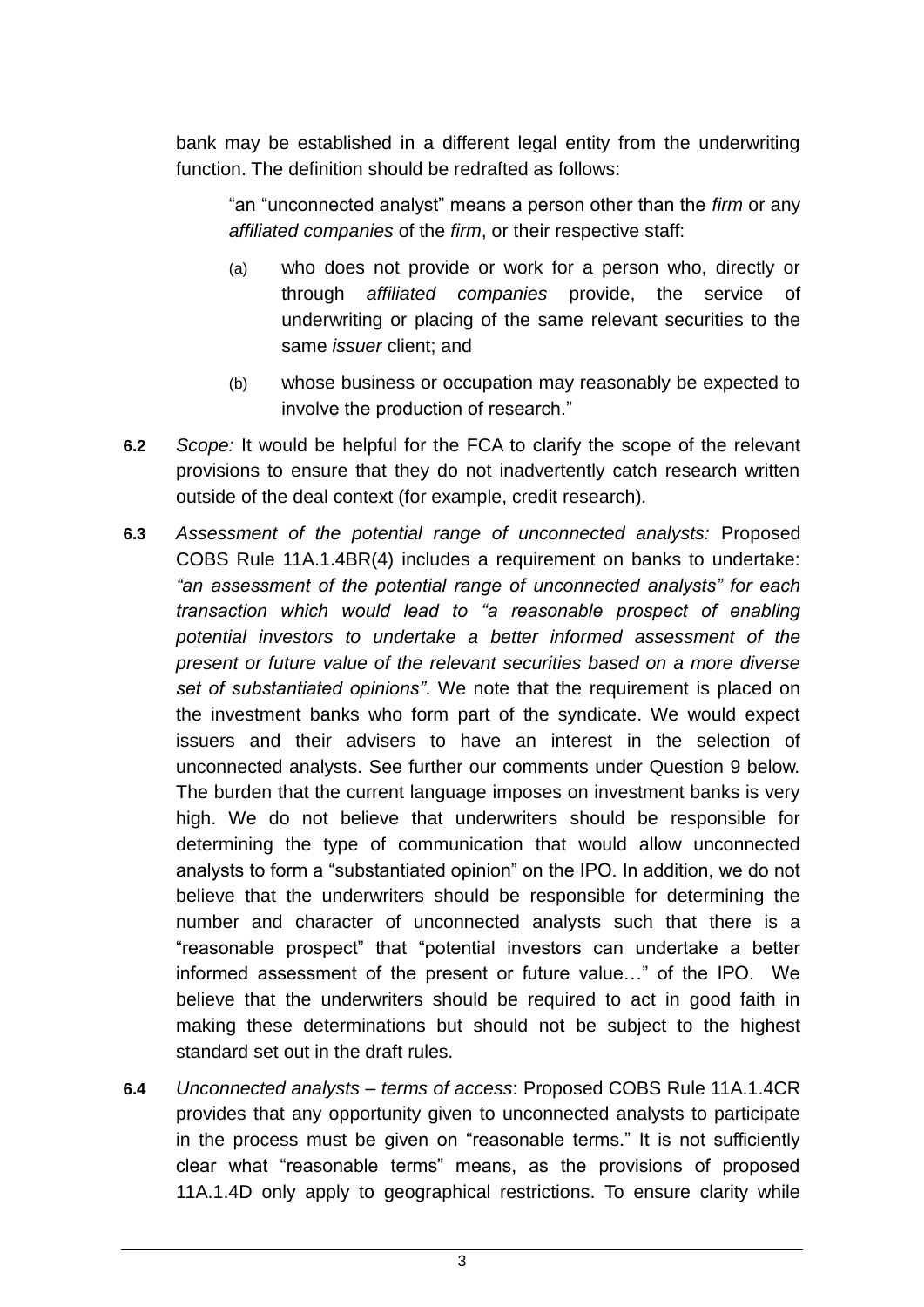maintaining a level playing field, we suggest requiring that terms applied to unconnected analysts should not be materially more onerous than those imposed on any connected analysts in relation to the offering.

- **6.5** *Form of unconnected analysts' presentation*: Proposed COBS Rule 11A.1.4BR(2)(b)(i) requires that "*the mode of communication must be reasonably appropriate for the purposes of enabling those unconnected analysts to receive information from and make enquiries to the issuer team*". We believe that issuers should be able to choose the form of communication (face to face or electronic or a combination) that is most appropriate to the circumstances of the issuer and the relevant offering. Issuers should be able to impose additional restrictions on electronic access, where relevant (for example, regarding the length of time that any presentation may be viewed electronically).
- **6.6** *Drafting points:* We also have the following drafting points*:*

Proposed COBS Rule 11A.1.4ER(1) to be revised to read: "*A firm must not disseminate investment research or non-independent research on the relevant issuer client or relevant securities as described in COBS 11A.1.4AR(1) until on or after the relevant time in paragraph (2)*"*.* This would clarify that the earliest time that the research could be published is on (or after) the first day after the publication of the prospectus (consistent with paragraphs 1.19 and 4.4 of FCA CP 17/5) – rather than only 'after' the first day.

"*Relevant time*" in Proposed COBS Rule 11A.1.4ER(2)(a) and (b) should be amended to read:

- (a) Where a firm acts in accordance with COBS 11A.1.4BR(2)(a), the first day after the publication of the relevant document in paragraph (3); or
- (b) "Otherwise, the seventh day after the publication of the relevant document in paragraph (3)."
- **6.7** Also see our response to Question 12 below with respect to proposed COBS Rule 12.2.21AG.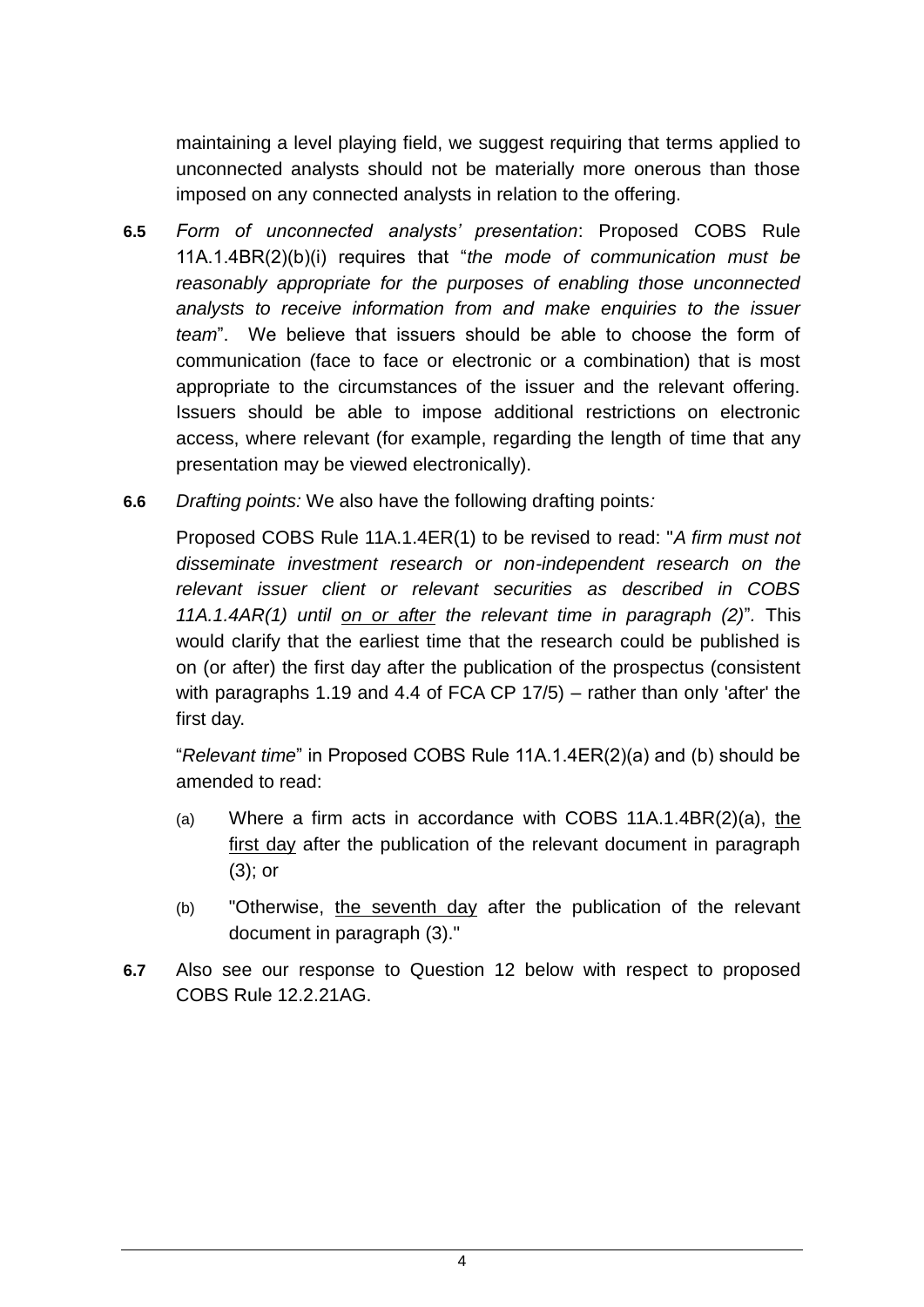# **7** *If you think that there are advantages to an alternative approach to the one we had envisaged, please provide details.*

We express no view on this.

## **8** *Does this proposal have any practical implications for the transaction review process?*

We have the following observations regarding the transaction review and wider IPO processes where a registration document is published:

- **8.1** It would be helpful for the FCA to clarify its expectations regarding the role of the sponsor in the revised process, including whether the preparation of a registration document requires the appointment of a sponsor under Listing Rule 8.2 and whether the preparatory work that the sponsor undertakes for the issuer in relation to the registration document constitutes a "sponsor service" under the Listing Rules. It would also be helpful for the FCA to confirm that it does not expect a sponsor declaration to be delivered on approval of the registration statement and for the market to have a clear understanding of how the eligibility process will work going forward.
- **8.2** It would be helpful if the FCA could clarify how the responsibility and liability regime applies to the registration document. We interpret Prospectus Rule 5.5 and S.90 of FSMA 2000 as meaning that responsibility bites once all constituent parts of the prospectus have been published, albeit that the Prospectus Rule Annexes require a responsibility statement to be included within the registration document. (The position is clearer under the new EU Prospectus Regulation, which provides that responsibility attaches: "*only in cases where the registration document…. is in use as a constituent part of an approved prospectus*" (see Article 11(3)).
- **8.3** Lack of clarity, or concerns about increased liability, may limit issuers' and banks' appetite for using the registration document approach so that the flexibility this offers is not as widely taken up as it might otherwise be.
- **8.4** Accountants' opinions regarding the historical financial and other information included within a registration document, which by definition will not include details of the proposed securities offering, may not be able to be given in the same form as in the final full prospectus. In the absence of published information concerning the securities offering, the accountants cannot assume receipt of offer proceeds, with the result that the form of the accountants' report may be affected. This will lead to further review being required by the FCA review team, when updated information is published in the securities note.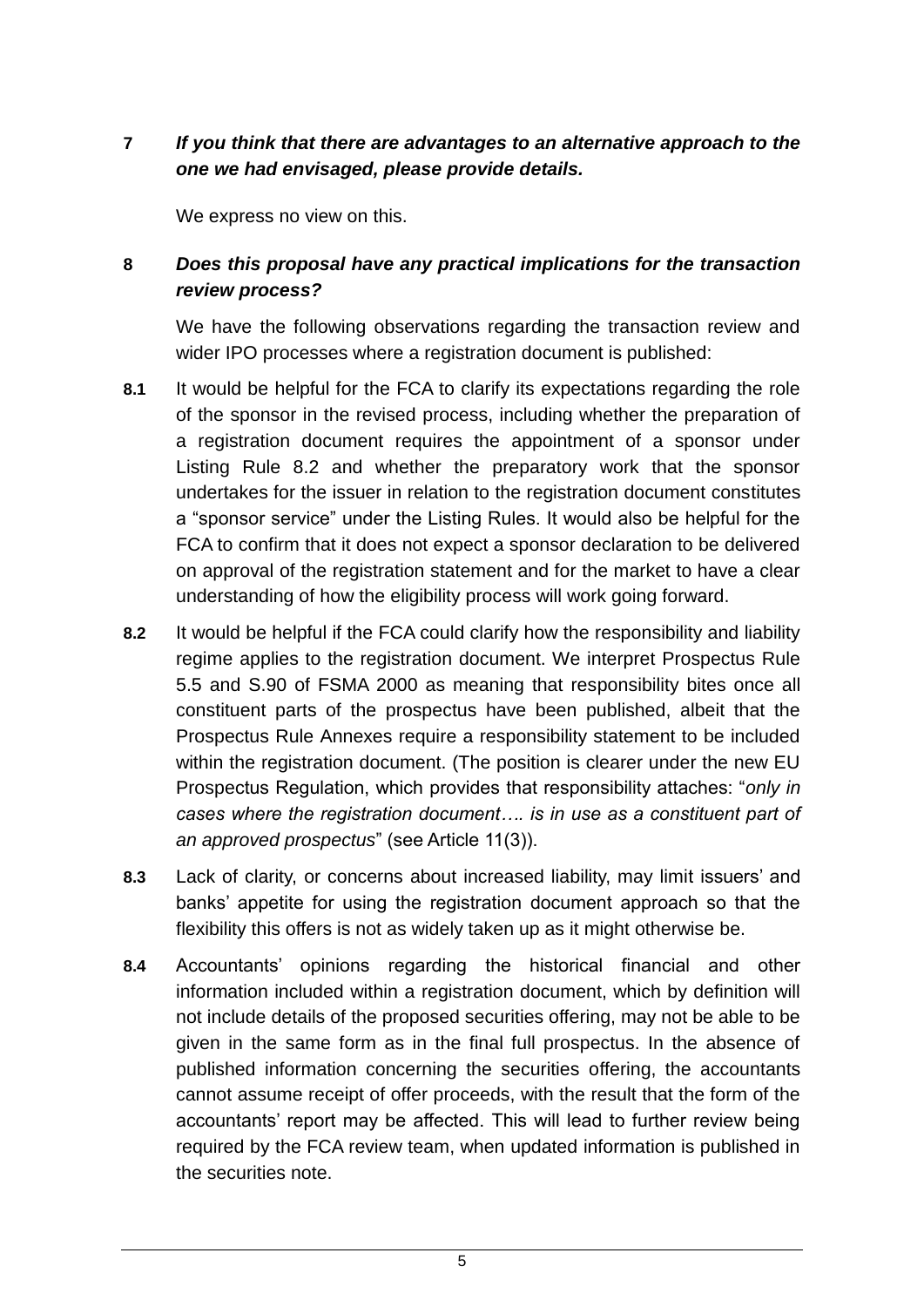- **8.5** In addition, differences in the information in the registration document and securities note may be confusing to investors. To avoid this, it would be beneficial if the FCA could confirm that a full single-document prospectus may still be approved and published even where a registration document has previously been published.
- **8.6** We also note that some privately held companies have complex share capital structures, which are typically unwound at the time of IPO. It is often not practicable to unwind such structures until immediately before the IPO closes, which could lead to potentially confusing disclosure for investors, assuming that the registration document includes as the issuer's existing share capital, the pre-IPO capital structure.
- **8.7** Finally, consideration will need to be given to the requirement in Listing Rule 6.1.3R(b) for the balance sheet included within the prospectus to be dated not more than 6 months before the date of the prospectus, a superequivalent provision. Under the proposed regime, should the reference to the date of the "prospectus" speak to the date of the registration document or the full prospectus once all constituent parts are published? We believe that it should be the latter.

## **9** *Do you think that the suggested industry guidelines would help to operationalise the proposed rule requiring syndicate banks to provide unconnected analysts with an opportunity to be in communication with the issuer's management?*

- **9.1** We believe that industry guidelines would indeed be helpful. We refer to our comments in paragraph 6.4 above regarding the placement of restrictions on unconnected research analysts.
- **9.2** It would also be helpful to have guidance on what a "range" of unconnected analysts means. It would be helpful for the guidance to allow for flexibility rather than suggesting concrete numbers and for it to be driven by the FCA's policy of achieving: "*a reasonable prospect of enabling potential investors to undertake a better informed assessment of the present or*  future value of the relevant securities based on a more diverse set of *substantiated opinions*". In practice, the scope of the relevant invitation will be driven by issuer preference and issuer and sector considerations and we believe, in many cases is likely to result in a relatively small number of analysts invited. The FCA's reference to 60-100 unconnected analysts in paragraph 19 of the Cost Benefit Analysis, is, in our view, unlikely to reflect the (much smaller) number of unconnected analysts interested in participating in the process.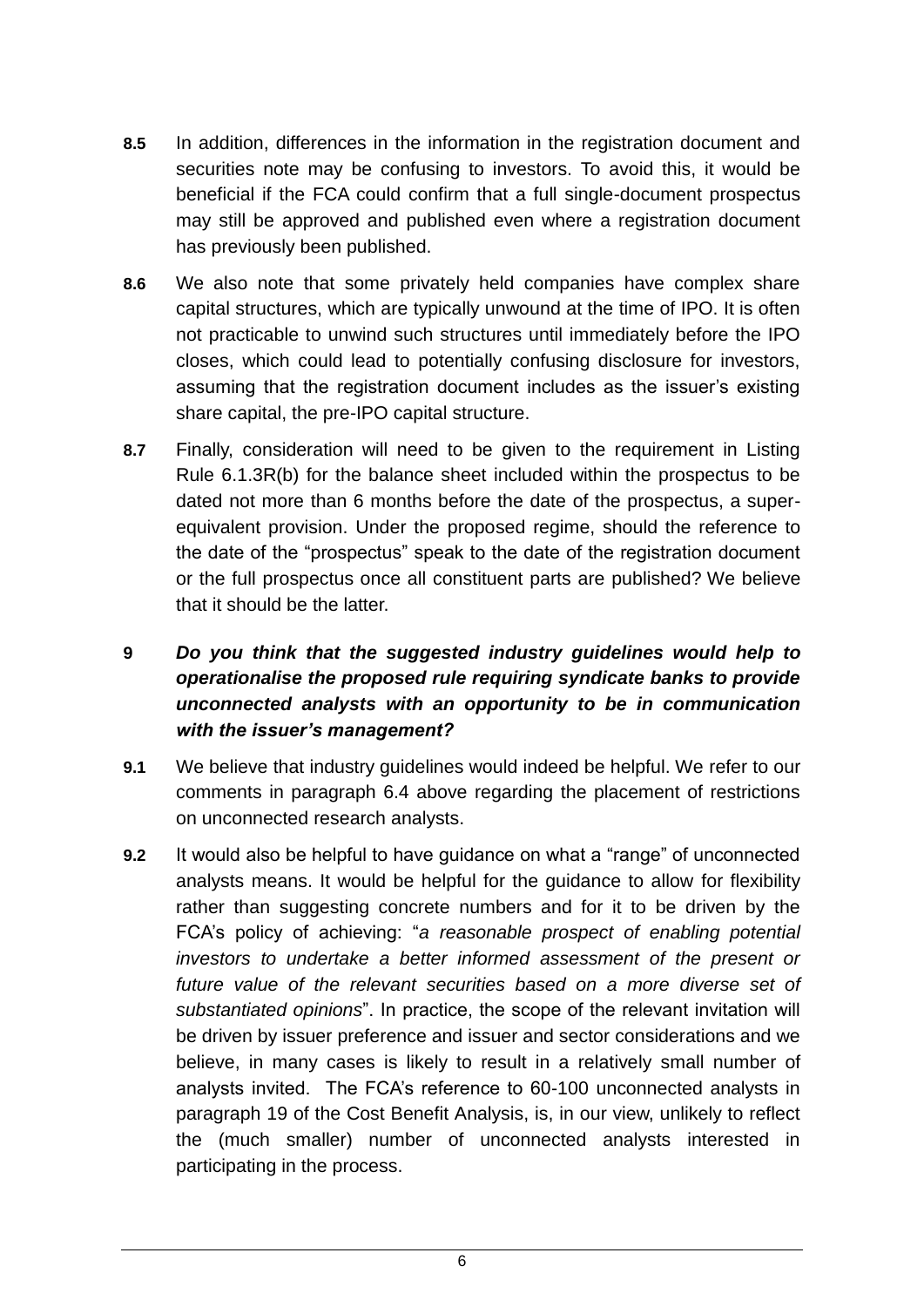- **10** *Do you have any comments on how/if you think that the handling and disclosure of inside information in the IPO process is consistent with MAR? In particular, if an analyst presentation contains inside information please describe:*
	- *Why you believe disclosing inside information in an analyst presentation is in accordance with Article 10 of MAR, taking into account that disclosure is being made both to the analyst and the recipient of the analyst's research,*
	- *Why you think that the grounds for delaying disclosure of that information under Article 17 of MAR will have been met.*
	- *Alternatively, please describe why you believe the information disclosed in an analyst presentation does not amount to inside information as per Article 7 of MAR.*

We are not aware of any general practices, in those cases where the issuer is in scope of MAR, that are inconsistent with MAR.

**11** *Are you aware of any aspects of existing market practice that has developed in relation to the current IPO process that may be inconsistent with the broader regulatory framework (for example the Prospectus Rules)? If so, please describe and comment on whether these would be equally relevant to the market practice adopted following our proposed reforms.*

No.

- **12** *Do you agree that the proposed policy measure helps to address the identified conduct risks associated with the production of connected research, and serves as an appropriate basis for reformed market practice? If not, how should it be amended?*
- **12.1** It would be helpful for the FCA to clarify the scope of proposed COBS Rule 12.2.21AG.
- **12.2** Firstly, the proposed Rule precludes a financial analyst from interacting with an issuer to whom the firm is "*proposing to provide underwriting services*." It would be helpful for the FCA to clarify what it means by "*proposing to provide underwriting services*." It is not uncommon for issuers to meet with a range of investment banks some months or years before an offering to discuss a wide range of matters including possible IPO plans. The issuer derives benefit from these discussions. Consideration could be given to linking the restriction to the timing of dissemination of formal "requests to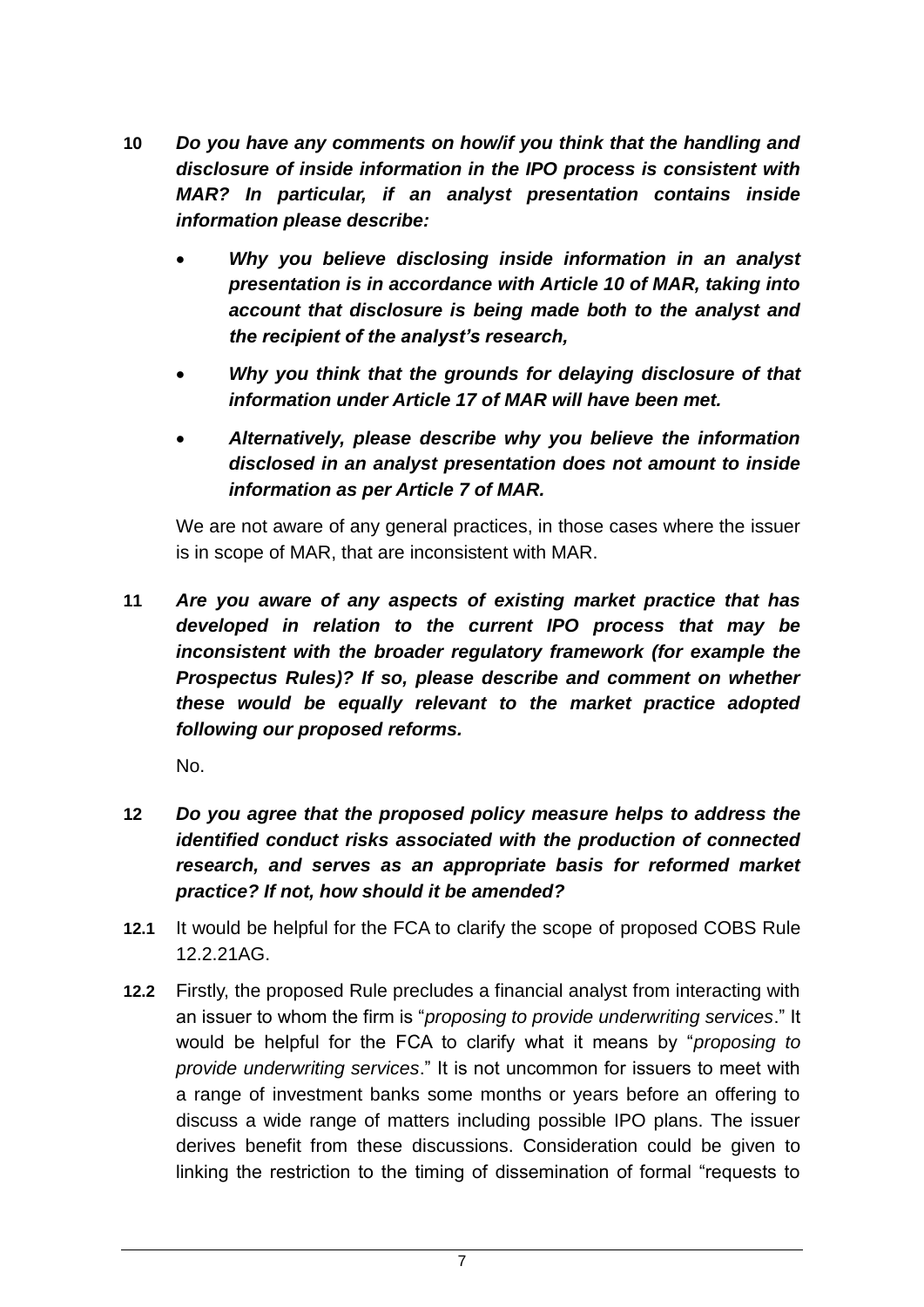pitch" or the timing of any other formal approach by the issuer or its representatives requesting underwriting services.

- **12.3** Secondly, proposed COBS Rule 12.2.21AG(2) provides that the restriction on contact continues until: "*the extent of the Firm's obligations to provide underwriting or placing services to the issuer as compared to the underwriting or placing services of any other firm that is appointed by the issuer for the same offering is contractually agreed and documented between the firm and issuer*." It would be helpful for the FCA to clarify what it means by the Firm's obligations being "*contractually agreed and documented*." If a mandate letter is agreed early in the process, in most cases this will not contain a commitment to underwrite. The commitment is contained within the underwriting agreement, which is signed later in the process, after the research has been published.
- **13** *Is it appropriate to extend our proposed rules to firms providing underwriting or placing services on IPOs on MTFs, notably the AIM and NEX Exchange growth markets? In supporting your answer, please provide details of the following:*
	- *The sources of information that are currently made available to investors during IPOs on these markets, their role in investor education and price discovery, and a description of the process;*
	- *The extent to which current market practice for IPOs on MTFs poses similar or different risks to the FCA's operational objectives as market practice for IPOs onto regulated markets, as outlined in Chapter 1;*
	- *Any specific concerns with extending the proposed rules to firms providing underwriting or placing services on IPOs on MTFs.*
- **13.1** The FCA states that one of its objectives in proposing reform is to facilitate the availability of information to investors early enough in the process to support more balanced investor education and price discovery (paragraph 1.18). We understand that, on the AIM market, the existing process typically involves early access to management by investors, subject to compliance with legal and regulatory requirements such as the Market Abuse Regulation. We understand that, given the relative size of AIM candidates and the impact that a failed IPO may have on their business, the decision on whether to list is taken late in the process, after feedback from investors. A requirement to publish a prospectus or registration document earlier in the process would conversely give a clear indication to the market that an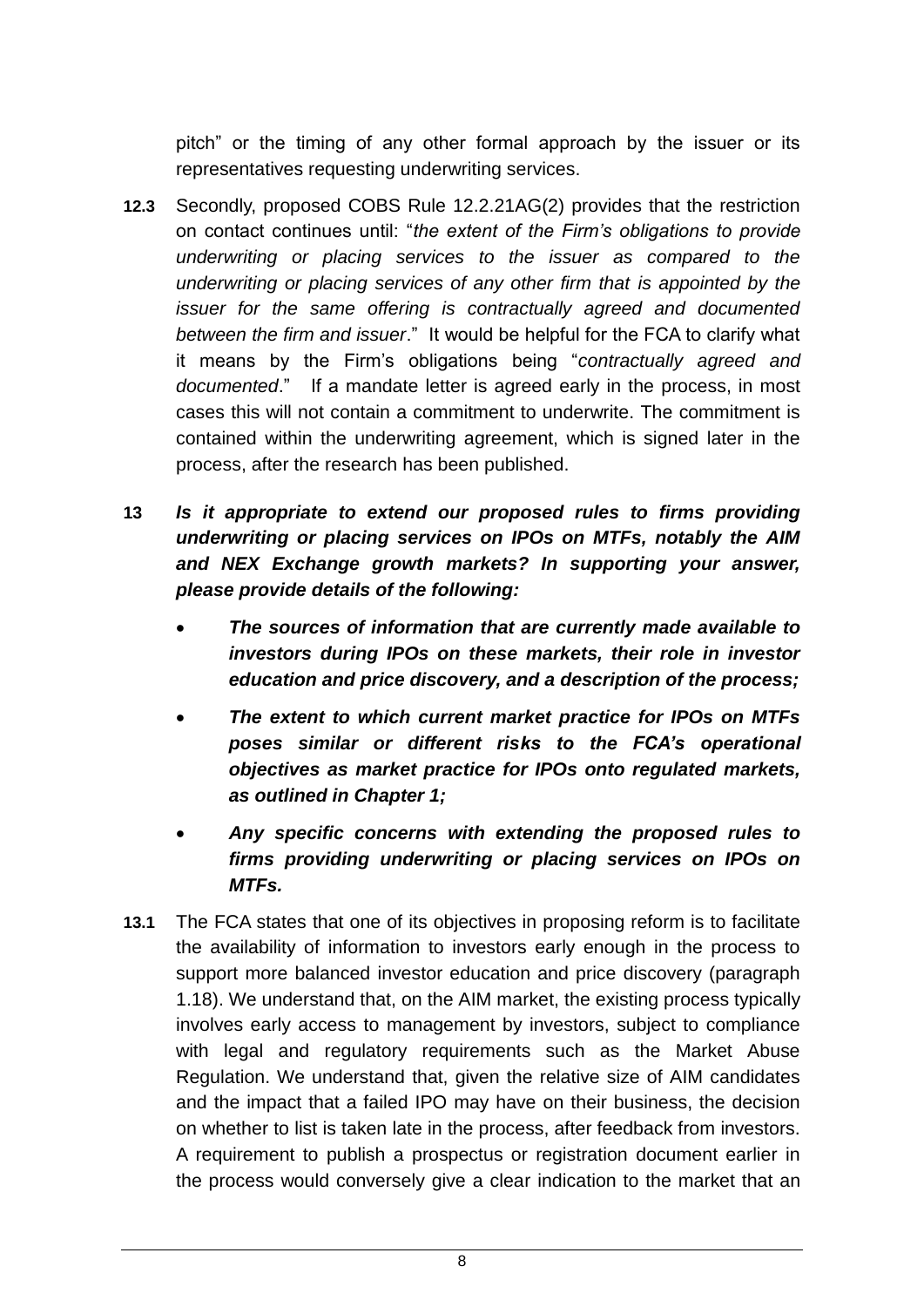IPO is in contemplation and is inconsistent with moves in other jurisdictions (e.g. the U.S.) towards offering high growth companies the ability to go public at a later stage in the process.

**13.2** With respect to the proposals regarding connected research, we understand that research coverage is relatively limited on AIM and would therefore question how much demand exists for unconnected research.

#### **14** *Do you agree with the CBA for our policy proposals as summarised in Annex 1? Do you expect our policy proposals to give rise to any costs and benefits that are not of minimal significance that have not already been considered in the CBA?*

- **14.1** The FCA may wish to engage with the accounting profession to ascertain the likely cost of any additional accounting work.
- **14.2** Also see our response to Question 9 above regarding the number of unconnected analysts likely to be interested in participating in an IPO process.